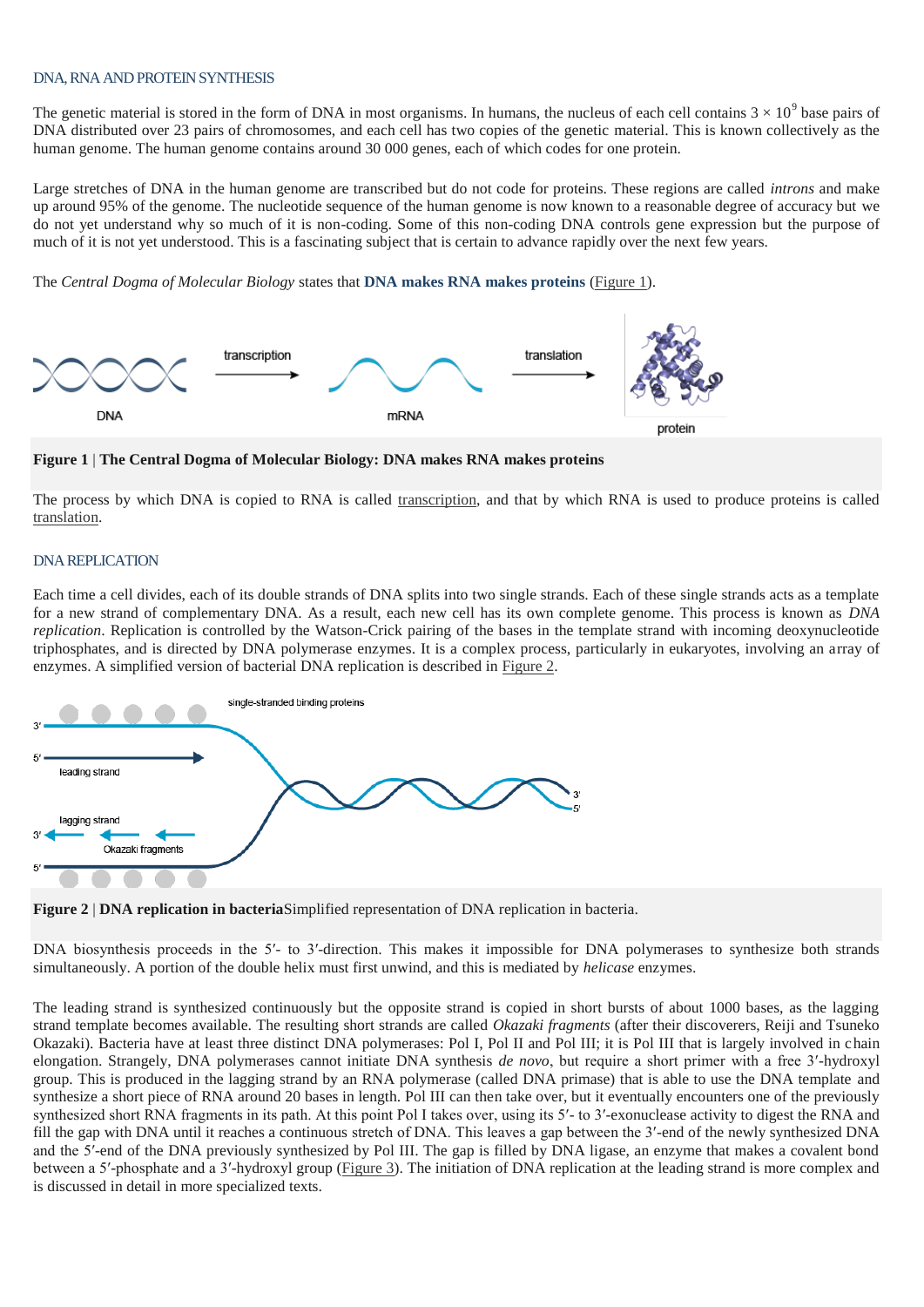

**Figure 3** | **DNA polymerases in DNA replication**Simplified representation of the action of DNA polymerases in DNA replication in bacteria.

#### Mistakes in DNA replication

DNA replication is not perfect. Errors occur in DNA replication, when the incorrect base is incorporated into the growing DNA strand. This leads to *mismatched* base pairs, or *mispairs*. DNA polymerases have proofreading activity, and a [DNA repair](http://www.atdbio.com/content/15/Mutagenesis-and-DNA-repair#DNA-repair-mechanisms) enzymes have evolved to correct these mistakes. Occasionally, mispairs survive and are incorporated into the genome in the next round of replication. These mutations may have no consequence, they may result in the death of the organism, they may result in a genetic disease or cancer; or they may give the organism a competitive advantage over its neighbours, which leads to evolution by natural selection.

## **TRANSCRIPTION**

Transcription is the process by which DNA is copied (*transcribed*) to mRNA, which carries the information needed for protein synthesis. Transcription takes place in two broad steps. First, pre-messenger RNA is formed, with the involvement of RNA polymerase enzymes. The process relies on Watson-Crick base pairing, and the resultant single strand of RNA is the reverse-complement of the original DNA sequence. The pre-messenger RNA is then "edited" to produce the desired mRNA molecule in a process called *RNA splicing*.

#### Formation of pre-messenger RNA

The mechanism of transcription has parallels in that of [DNA replication.](http://www.atdbio.com/content/14/Transcription-Translation-and-Replication#DNA-replication) As with DNA replication, partial unwinding of the double helix must occur before transcription can take place, and it is the RNA polymerase enzymes that catalyze this process.

Unlike DNA replication, in which both strands are copied, only one strand is transcribed. The strand that contains the gene is called the *sense* strand, while the complementary strand is the *antisense* strand. The mRNA produced in transcription is a copy of the sense strand, but it is the antisense strand that is transcribed.

Ribonucleotide triphosphates (NTPs) align along the antisense DNA strand, with Watson-Crick base pairing (A pairs with U). RNA polymerase joins the ribonucleotides together to form a pre-messenger RNA molecule that is complementary to a region of the antisense DNA strand. Transcription ends when the RNA polymerase enzyme reaches a triplet of bases that is read as a "stop" signal. The DNA molecule re-winds to re-form the double helix.



**Figure 4** | **Transcription**Simplified representation of the formation of pre-messenger RNA (orange) from double-stranded DNA (blue) in transcription.

### RNA splicing

The pre-messenger RNA thus formed contains introns which are not required for protein synthesis. The pre-messenger RNA is chopped up to remove the introns and create messenger RNA (mRNA) in a process called RNA splicing [\(Figure 5\)](http://www.atdbio.com/content/14/Transcription-Translation-and-Replication#figure-RNA-splicing).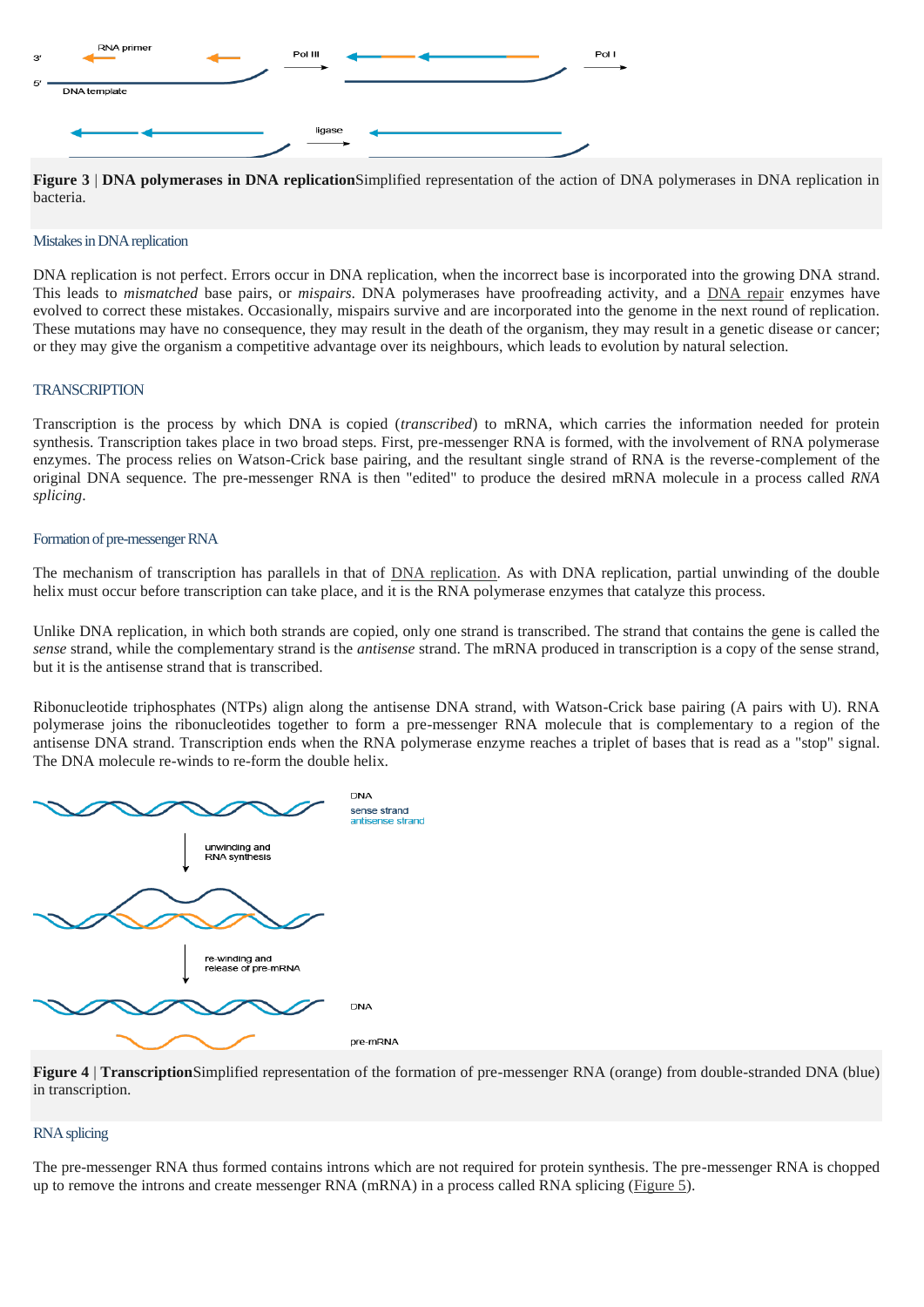



**Figure 5** | **RNA splicing**Introns are spliced from the pre-messenger RNA to give messenger RNA (mRNA).

### Alternative splicing

In alternative splicing, individual exons are either spliced or included, giving rise to several different possible mRNA products. Each mRNA product codes for a different protein isoform; these protein isoforms differ in their peptide sequence and therefore their biological activity. It is estimated that up to 60% of human gene products undergo alternative splicing. Several different mechanisms of alternative splicing are known, two of which are illustrated in [Figure 6.](http://www.atdbio.com/content/14/Transcription-Translation-and-Replication#figure-alternative-splicing)



**Figure 6** | **Alternative splicing**Several different mechanisms of alternative splicing exist − a cassette exon can be either included in or excluded from the final RNA (top), or two cassette exons may be mutually exclusive (bottom).

Alternative splicing contributes to protein diversity − a single gene transcript (RNA) can have thousands of different splicing patterns, and will therefore code for thousands of different proteins: a diverse proteome is generated from a relatively limited genome. Splicing is important in genetic regulation (alteration of the splicing pattern in response to cellular conditions changes protein expression). Perhaps not surprisingly, abnormal splicing patterns can lead to disease states including cancer.

### **TRANSLATION**

The mRNA formed in transcription is transported out of the nucleus, into the cytoplasm, to the ribosome (the cell's protein synthesis factory). Here, it directs protein synthesis. Messenger RNA is not directly involved in protein synthesis − transfer RNA (tRNA) is required for this. The process by which mRNA directs protein synthesis with the assistance of tRNA is called *translation*.

The ribosome is a very large complex of RNA and protein molecules. Each three-base stretch of mRNA (triplet) is known as a *codon*, and one codon contains the information for a specific amino acid. As the mRNA passes through the ribosome, each codon interacts with the *anticodon* of a specific transfer RNA (tRNA) molecule by Watson-Crick base pairing. This tRNA molecule carries an amino acid at its 3′-terminus, which is incorporated into the growing protein chain. The tRNA is then expelled from the ribosome. [Figure 7](http://www.atdbio.com/content/14/Transcription-Translation-and-Replication#figure-translation) shows the steps involved in protein synthesis.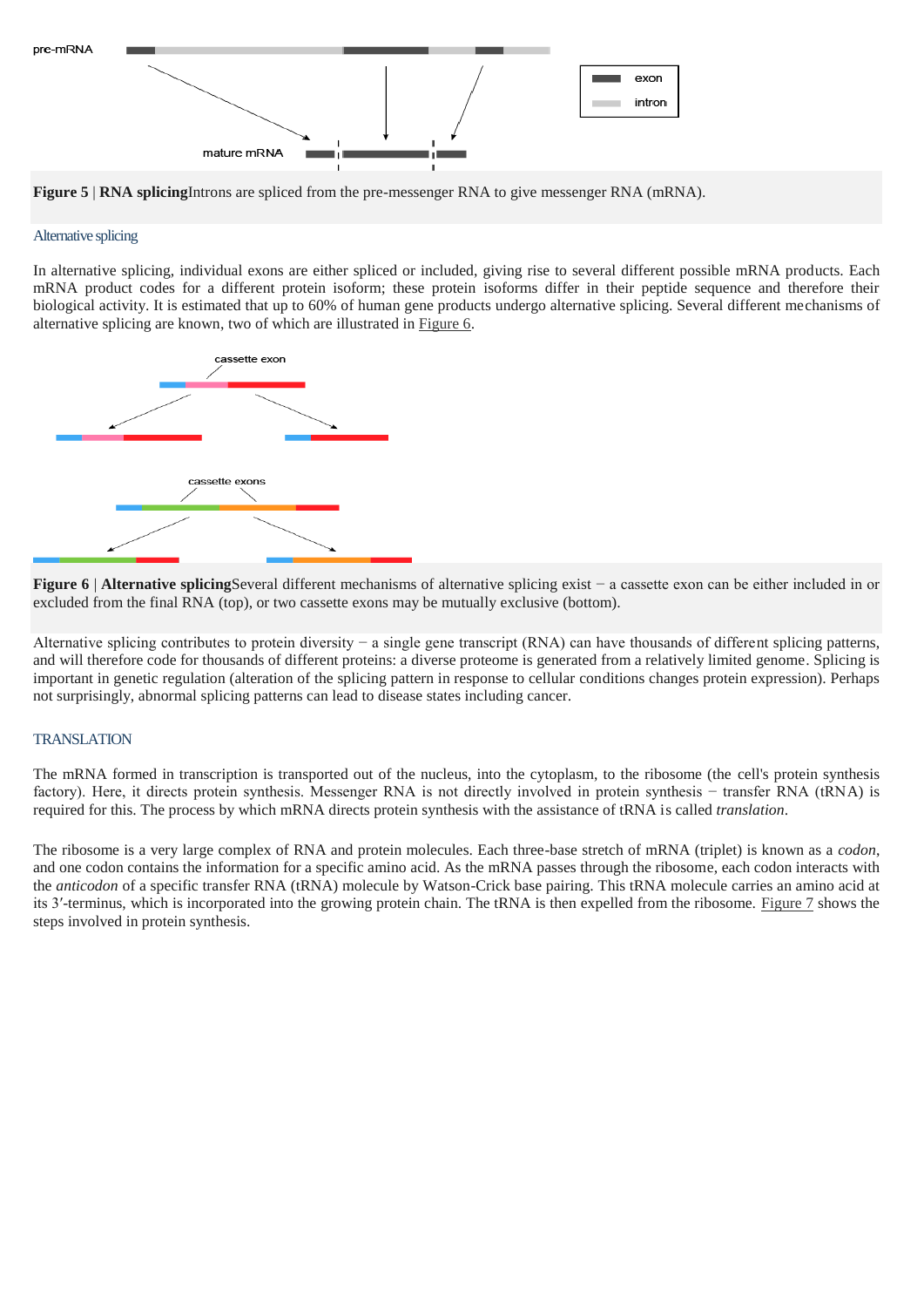

**Figure 7** | **Translation**(a) and (b) tRNA molecules bind to the two binding sites of the ribosome, and by hydrogen bonding to the mRNA; (c) a peptide bond forms between the two amino acids to make a dipeptide, while the tRNA molecule is left uncharged; (d) the uncharged tRNA molecule leaves the ribosome, while the ribosome moves one codon to the right (the dipeptide is translocated from one binding site to the other); (e) another tRNA molecule binds; (f) a peptide bond forms between the two amino acids to make a tripeptide; (g) the uncharged tRNA molecule leaves the ribosome.

#### TRANSFER RNA



**Figure 8** | **Two-dimensional structures of tRNA (transfer RNA)**In some tRNAs the DHU arm has only three base pairs.

Each amino acid has its own special tRNA (or set of tRNAs). For example, the tRNA for phenylalanine (tRNAPhe) is different from that for histidine (tRNAHis). Each amino acid is attached to its tRNA through the 3′-OH group to form an ester which reacts with the αamino group of the terminal amino-acid of the growing protein chain to form a new amide bond (peptide bond) during protein synthesis [\(Figure 9\)](http://www.atdbio.com/content/14/Transcription-Translation-and-Replication#figure-protein-synthesis-tRNA). The reaction of esters with amines is generally favourable but the rate of reaction is increased greatly in the ribosome.



**Figure 9** | **Protein synthesis**Reaction of the growing polypeptide chain with the 3'-end of the charged tRNA. The amino acid is transferred from the tRNA molecule to the protein.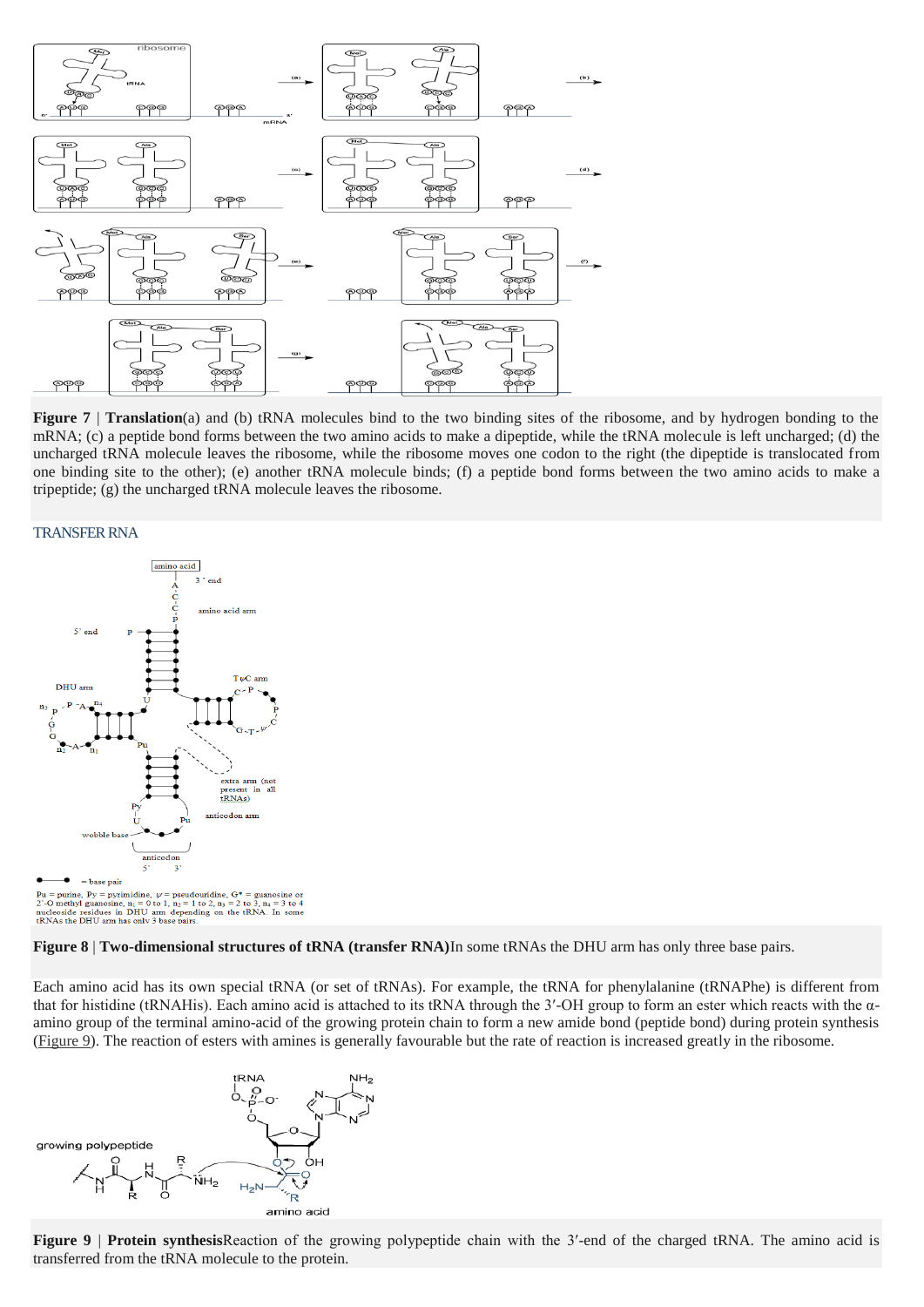Each transfer RNA molecule has a well defined tertiary structure that is recognized by the enzyme aminoacyl tRNA synthetase, which adds the correct amino acid to the 3′-end of the uncharged tRNA. The presence of modified nucleosides is important in stabilizing the tRNA structure. Some of these modifications are shown in [Figure 10.](http://www.atdbio.com/content/14/Transcription-Translation-and-Replication#figure-tRNA-modified-bases)





## THE GENETIC CODE

The genetic code is almost universal. It is the basis of the transmission of hereditary information by nucleic acids in all organisms. There are four bases in RNA (A,G,C and U), so there are 64 possible triplet codes  $(4^3 = 64)$ . In theory only 22 codes are required: one for each of the 20 naturally occurring amino acids, with the addition of a start codon and a stop codon (to indicate the beginning and end of a protein sequence). Many amino acids have several codes (*degeneracy*), so that all 64 possible triplet codes are used. For example Arg and Ser each have 6 codons whereas Trp and Met have only one. No two amino acids have the same code but amino acids whose side-chains have similar physical or chemical properties tend to have similar codon sequences, e.g. the side-chains of Phe, Leu, Ile, Val are all hydrophobic, and Asp and Glu are both carboxylic acids (see [Figure 11\)](http://www.atdbio.com/content/14/Transcription-Translation-and-Replication#figure-genetic-code). This means that if the incorrect tRNA is selected during translation (owing to mispairing of a single base at the codon-anticodon interface) the misincorporated amino acid will probably have similar properties to the intended tRNA molecule. Although the resultant protein will have one incorrect amino acid it stands a high probability of being functional. Organisms show "codon bias" and use certain codons for a particular amino acid more than others. For example, the codon usage in humans is different from that in bacteria; it can sometimes be difficult to express a human protein in bacteria because the relevant tRNA might be present at too low a concentration.

| <b>First base</b><br>$(5'-end)$ | <b>Middle base</b> | <b>Third base</b><br>$(3'-end)$ |            |             |             |
|---------------------------------|--------------------|---------------------------------|------------|-------------|-------------|
|                                 |                    | U                               | c          | А           | G           |
| U                               | U                  | Phe                             | Phe        | Leu         | Leu         |
|                                 | C                  | Ser                             | Ser        | Ser         | Ser         |
|                                 | A                  | Tyr                             | Tyr        | <b>Stop</b> | <b>Stop</b> |
|                                 | G                  | Cys                             | Cys        | <b>Stop</b> | Trp         |
| C                               | U                  | Leu                             | Leu        | Leu         | Leu         |
|                                 | $\mathbf C$        | Pro                             | Pro        | Pro         | Pro         |
|                                 | $\mathbf{A}$       | <b>His</b>                      | <b>His</b> | GIn         | GIn         |
|                                 | G                  | Arg                             | Arg        | Arg         | Arg         |
| A                               | U                  | <b>lle</b>                      | lle        | lle         | Met         |
|                                 | $\mathbf C$        | <b>Thr</b>                      | Thr        | Thr         | Thr         |
|                                 | A                  | Asn                             | Asn        | Lys         | Lys         |
|                                 | G                  | Ser                             | Ser        | Ara         | Ara         |
| G                               | U                  | Val                             | Val        | Val         | Val         |
|                                 | C                  | Ala                             | Ala        | Ala         | Ala         |
|                                 | $\overline{A}$     | Asp                             | Asp        | Glu         | Glu         |
|                                 | G                  | Gly                             | Gly        | Gly         | Gly         |
|                                 |                    |                                 |            |             |             |



#### An exercise in the use of the genetic code

One strand of genomic DNA (strand A, coding strand) contains the following sequence reading from 5′- to 3′-:

### TCGTCGACGATGATCATCGGCTACTCGA

This strand will form the following duplex:

# 5′-TCGTCGACGATGATCATCGGCTACTCGA-3' 3′-AGCAGCTGCTACTAGTAGCCGATGAGCT-5'